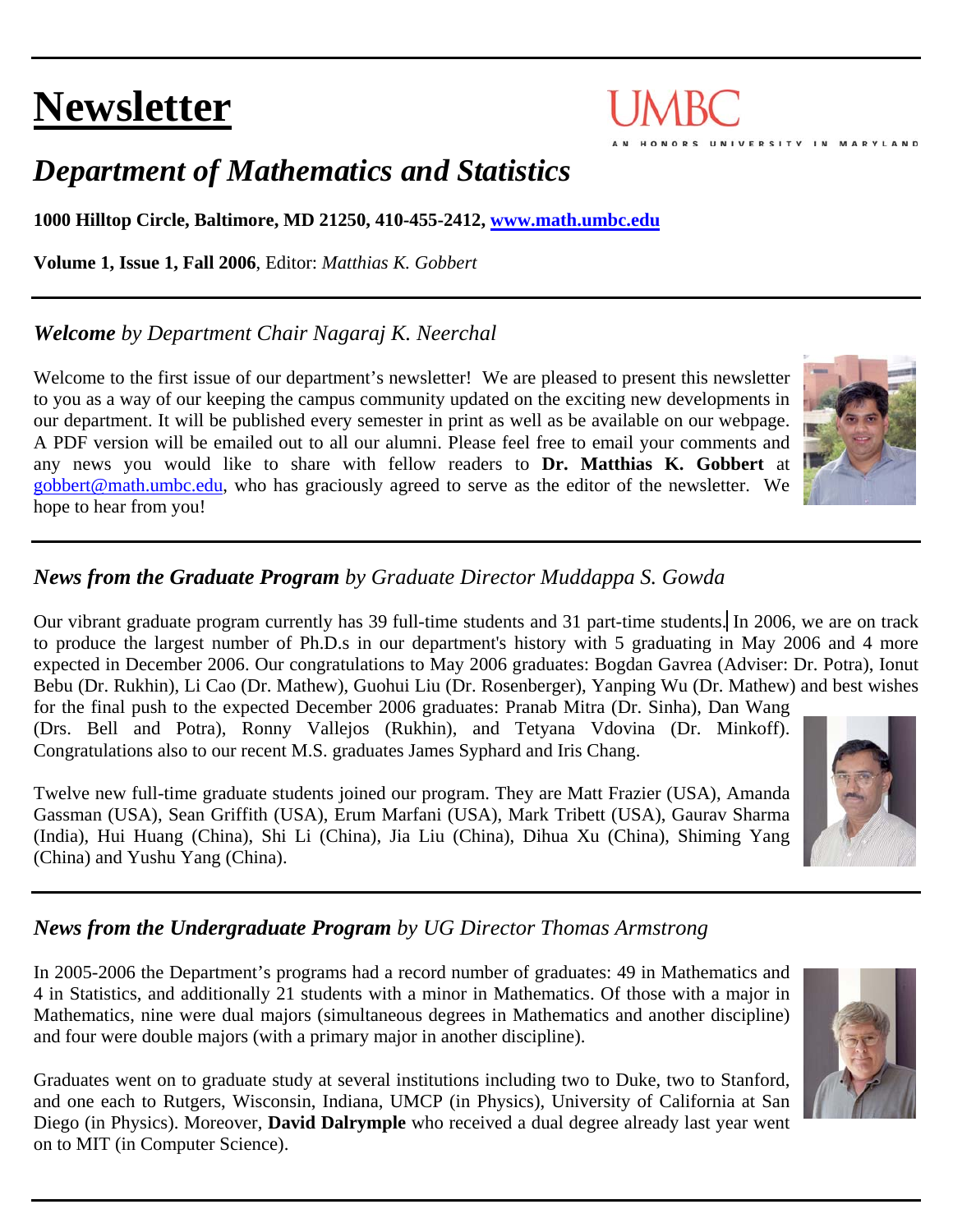This semester's officers of Pi Mu Epsilon / Council of Majors are **Jared Bates** (Secretary), **Mike Atamas** (President), and **Caroline Smith** (Treasurer), shown (from left to right) here with **Dr. Tom Armstrong** at the pizza party that kicked off the semester on September 13, 2006; not pictured is **Daniel Moroz** (Vice President). Former UMBC graduate (B.S. and M.S.) **Doniell Fishkind** who received his Ph.D. at Johns Hopkins University and is currently on their faculty gave a talk to Pi Mu Epsilon and the Council of Majors on September 29, 2006 on *Applications of Combinatorics and Graph Theory to Medical Imaging Problems*.



#### *Four New Faculty Join the Department*

Andrei Draganescu joined the department this Fall after completing a two-year postdoctoral appointment at Sandia National Laboratories in New Mexico. He graduated with a Ph.D. in Applied Mathematics at the University of Chicago in 2004 under the direction of Dr. Todd Dupont and Dr. Ridgway Scott. He is interested in numerical analysis, with current focus on multilevel algorithms for ill-posed problems, and numerical methods for molecular dynamics simulations.

**unyong Park** worked with Dr. Jayanta K. Ghosh at Purdue University. He joined the Department **J** this Fall, immediately after completing his Ph.D. in Statistics in August 2006. His research focuses on asymptotic theories, hypothesis testing and classification, especially in high-dimensional data.

**Jinglai Shen** joined the department this Fall after completing his postdoctoral position in the Department of Mathematical Sciences at Rensselaer Polytechnic Institute. He earned his Ph.D. in Aerospace Engineering from the University of Michigan, Ann Arbor, in 2002, with a specialization in Dynamics and Control. His research interests include complementarity systems, hybrid systems, dynamic optimization, systems and control theory, geometric mechanics and variational integrators, with applications to operations research, robotics and engineering. His research has been in collaboration with Dr. Jong-Shi Pang at RPI and Dr. Anthony M. Bloch at the University of Michigan.

Yoon Song completed her B.A. in Mathematics at UMBC in 1997. She stayed with the department and worked with Dr. M. Seetharam Gowda on Optimization for her M.S. in 1999 and Ph.D. in 2002 in Applied Mathematics. After teaching many different Mathematics classes for the department on a part-time basis, she joined the department this Fall as a Lecturer.







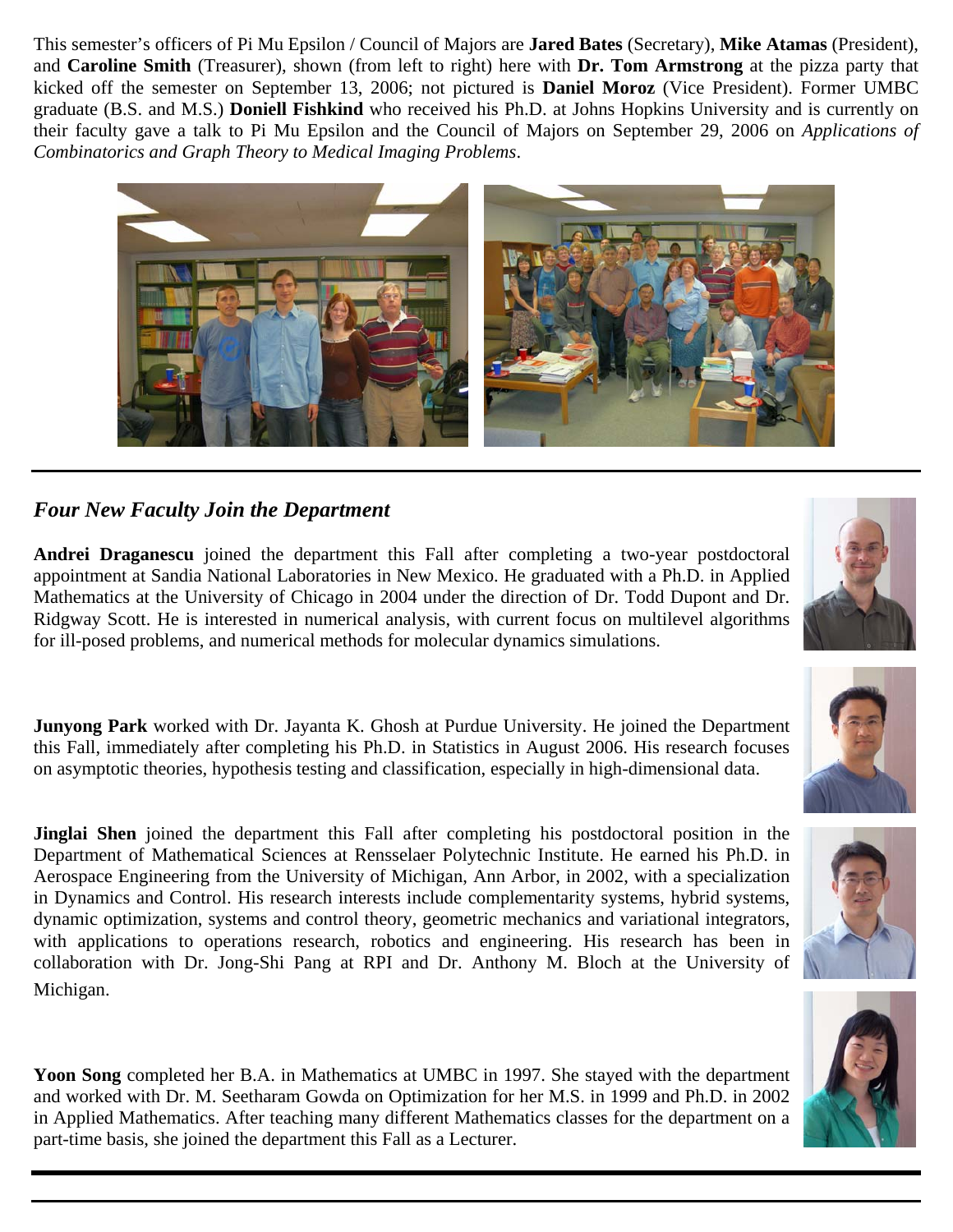#### *New Initiative: CIRC Exposes Graduate Students to Interdisciplinary Research*

T he Center for Interdisciplinary Research and Consulting, or CIRC for short, is an initiative o f our department to make our wide-ranging expertise both in Mathematics and in Statistics available to the campus and the community at large. Since the beginning of this year, CIRC has employed two Research Assistants (RAs). The RAs for Spring 2006, **Aaptha Murthy** (Math) and **Justin Newcomer** (Stat), are shown here meeting with the CIRC Directors **Nagaraj K. Neerchal** and **Matthias K. Gobbert** in the departmental meeting room MP 422. The RAs for Fall 2006 are **Alen Agheksanterian** (Math) and **Justin Newcomer** (Stat).



Besides its consulting work on a variety of projects, CIRC conducts weekly hands-on software workshops and walkin clinics in an instructional computer lab. These efforts are supported by a \$10,000 grant from UMBC's Office for Information Technology. For a complete list of products and services, including a schedule of workshops and clinics, please visit [www.umbc.edu/circ.](www.umbc.edu/circ)



**Special Event: The Finite Element Circus at UMBC in Spring 2006** 

The Finite Element Circus is a national conference series with over 30 years of tradition that brings together researchers on this numerical method for partial differential equations. For the first time since 1995, our department hosted it at UMBC, on Friday, March 31 and Saturday, April 01, 2006. More than 50 participants attended the sessions in Room 120 in the Biological Sciences building and lunch in the Skylight Room of The Commons, generously supported by the College of Natural and Mathematical Sciences. For more information and photos, check out [www.math.umbc.edu/~gobbert/fecircus.](www.math.umbc.edu/%7Egobbert/fecircus)